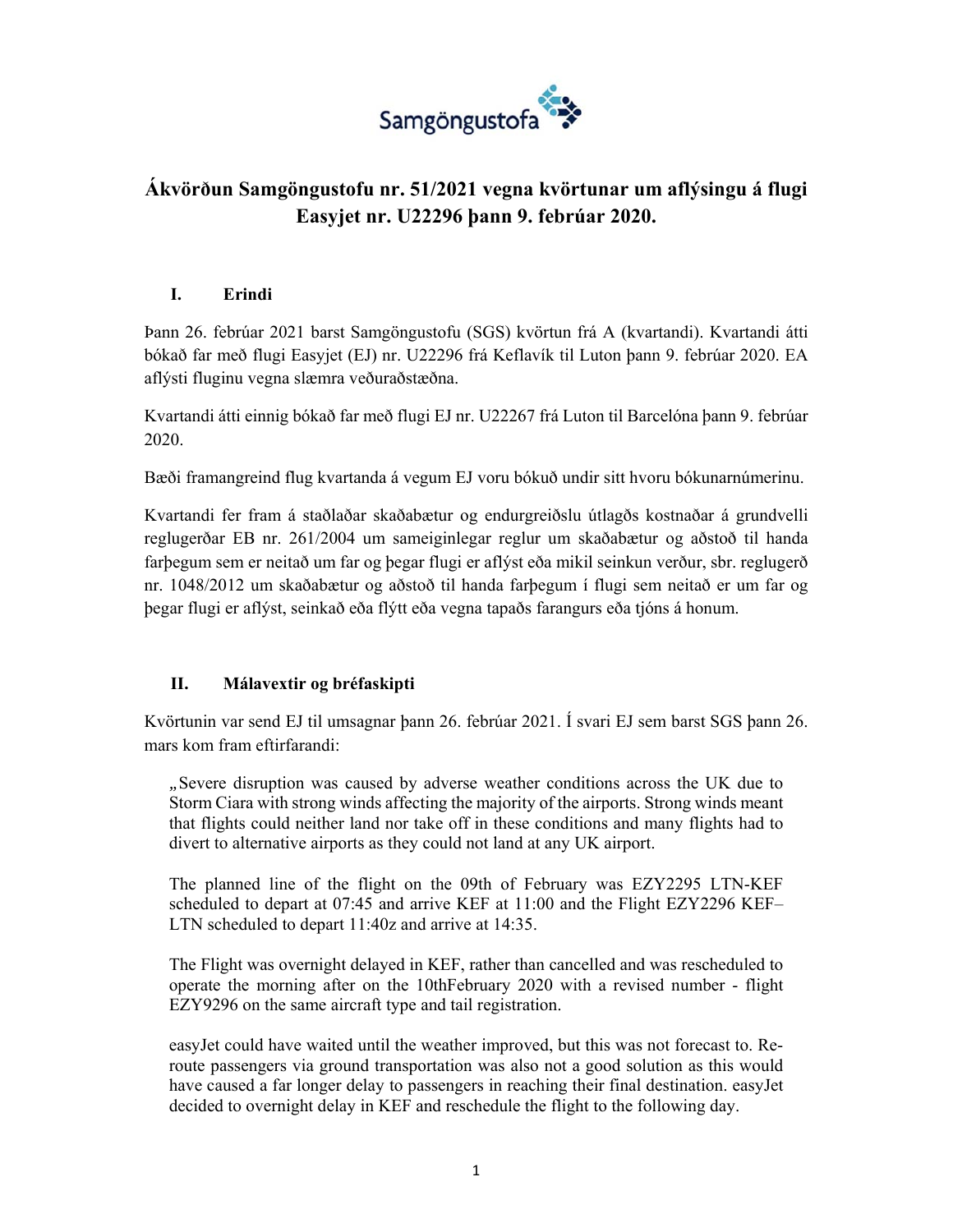We do take reasonable measures to avoid cancellations and delays to our flights by having replacement crew and spare aircraft available in our network. In the circumstances, these options were not possible as the cancellation to the flight was as a direct result of severe adverse weather conditions and subsequent air traffic control restrictions."

SGS sendi kvartendum svar EJ til umsagnar þann 29. mars 2021. Þann 14. júní 2021 ítrekaði SGS erindið við kvartendur. Í svari kvartanda sem barst þann 30. mars. kom fram eftirfarandi:

Thank you for you reply. I let you know that I was in touch with a representative from EasyJet via chat and he confirmed that we were entitled to get a refund for the extra expenses. I have the copy of the chat.

As you may check all over the conversation and specifically on the last lines, the representative confirmed a full refund of the alternative flight in case that the delay was superior to 3 hours.

In addition, I request the refund for the second flight from easyjet as we were unable to take it due to the delay on the first one, a flight from Easyjet too.

Þann 24. september sl. sendi SGS erindi til EJ þar sem óskað var eftir afstöðu flugrekandans varðandi kröfu kvartanda um endurgreiðslu á útlögðum kostnaði. Erindið var ítrekað þann 10. október. Í svari EJ sem barst þann 11. október.

The passenger had two bookings with us, meaning two separate contracts: 1. K19G2ZN Flight EZY2296 from KEF-LTN, which was the disrupted flight and 2. K19G315 Flight EZY2267 from Luton Airport (LTN) to Barcelona Airport (BCN) which suffered no disruption.

Regarding flight EZY2267 on the 09th of February 2020 - this is a connecting Flight which implies a different contract of carriage – concerning this, we would like to highlight the following point 16. from easyJet's Terms & Conditions:

 *"Point-to-point flights easyJet is a point-to-point carrier and we do not operate connecting or 'through tickets' for our flights or the flights of other carriers.* 

 *If you have booked an onward flight with easyJet or another carrier, this represents a separate contract of carriage. We do not guarantee or accept liability for missed onward carriage on a subsequent flight. Where you choose to book such an onward flight, you are responsible for ensuring that you comply with all check-in, baggage and travel document requirements for that flight. To benefit from separate protections for self- connecting flights please see Worldwide by easyJet."* 

Considering the above, easyJet has no responsibility on the onward flight which operated on schedule and suffered no disruption. Only APD tax (£13) was refunded on the 13th of February 2020.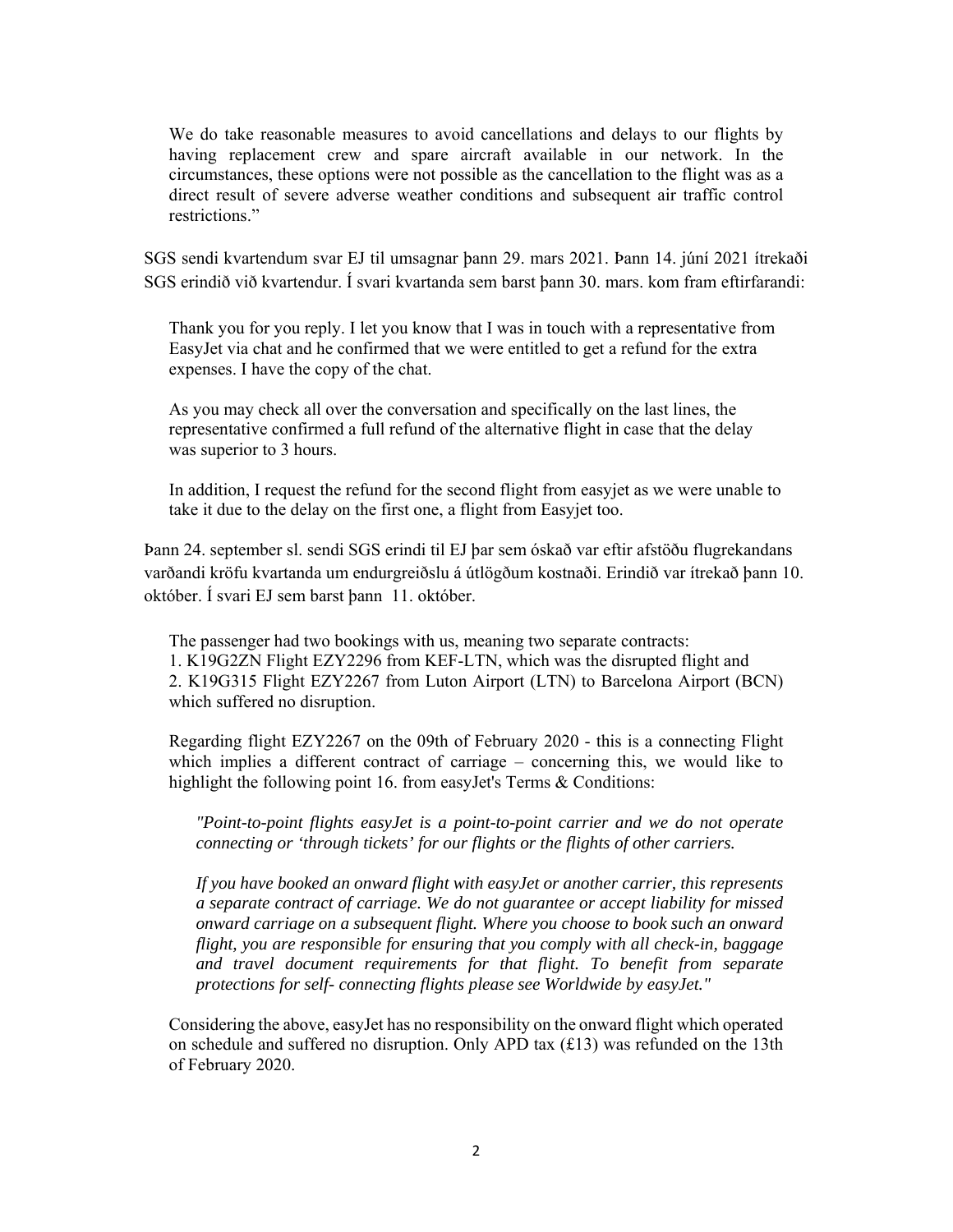**Flight EZY2296** was the disrupted flight and the customer care consultation was made for that flight and our customer adviser also replies accordingly[..]

Once the disrupted flight was KEF- LTN – what is stated by the Customer Care is within that route and related to the disrupted, and only to the disrupted flight – it does not concern the other separate ticket LTN - BCN, therefore the Riga - Barcelona Ticket couldn't be considered as alternative carrier or subject to refund by easyJet.

If you would like to further adduce any evidence or document, we will further investigate. In light of the above we consider that all amounts have been settled in full satisfaction of our liability to our passengers in accordance with EC Regulation 261/2004 or otherwise.

#### **III. Forsendur og niðurstaða Samgöngustofu**

Neytendur flugþjónustu eða aðrir sem hagsmuna hafa að gæta sem telja að flugrekandi, flytjandi, ferðaskrifstofa eða umboðsmaður framangreindra aðila hafi brotið gegn skyldum sínum samkvæmt lögum um loftferðir nr. 60/1998 eða reglugerðum settum á grundvelli þeirra geta beint kvörtun til Samgöngustofu, sbr. 1. mgr. 126. gr. c. loftferðalaga. Stofnunin tekur málið til skoðunar í samræmi við ákvæði laganna og stjórnsýslulaga nr. 37/1993 og sker úr ágreiningi með ákvörðun, sbr. 3. mgr. 126. gr. c og 140. gr. loftferðalaga, ef hann verður ekki jafnaður með öðrum hætti. Sú ákvörðun er bindandi.

Um réttindi flugfarþega er fjallað í reglugerð EB nr. 261/2004 um sameiginlegar reglur um skaðabætur og aðstoð til handa farþegum sem neitað er um far og þegar flugi er aflýst eða mikil seinkun verður, sem var innleidd hér á landi með reglugerð nr. 1048/2012. Samkvæmt 3. gr. reglugerðar nr. 1048/2012 er SGS sá aðili sem ber ábyrgð á framkvæmd reglugerðarinnar samanber 16. gr. reglugerðar EB nr. 261/2004.

Um aflýsingu flugs og þá aðstoð sem flugrekandi skal veita í slíkum tilvikum er fjallað um í 5. gr. reglugerðar EB nr. 261/2004. Samkvæmt 1. mgr. 5. gr. skal farþegum ef flugi er aflýst, boðin aðstoð af hálfu flugrekandans í samræmi við 8. gr. og a-lið 1. mgr. 9. gr. og 2. mgr. 9. gr. Í 8. gr. reglugerðarinnar er fjallað um rétt farþega til þess að fá endurgreitt eða að fá flugleið breytt. Þar kemur nánar tiltekið fram að flugfarþegar eigi eftirfarandi kosta völ; að fá innan sjö daga endurgreitt að fullu upprunalegt verð farmiðans, að breyta flugleið, með sambærilegum flutningsskilyrðum, til lokaákvörðunarstaðar eins fljótt og auðið er, eða að breyta flugleið, með sambærilegum flutningsskilyrðum og komast til lokaákvörðunarstaðar síðar meir.

Auk framangreinds gildir að sé flugi aflýst eiga farþegar rétt á skaðabótum frá flugrekanda í samræmi við 7. gr., hafi ekki verið tilkynnt um aflýsingu á þann hátt sem mælt er um í i) – iii) liðum c-liðar 1. mgr. 5. gr. Þetta gildir nema flugrekandi geti sýnt fram á að flugi hafi verið aflýst af völdum óviðráðanlegra aðstæðna sem ekki hefði verið hægt að afstýra jafnvel þótt gerðar hefðu verið allar nauðsynlegar ráðstafanir, sbr. 3. mgr. 5 gr. reglugerðarinnar.

Loftferðalögum nr. 60/1998 og reglugerð EB nr. 261/2004 er ætlað að tryggja ríka vernd fyrir farþega sem neytendur flugþjónustu. Meginreglan samkvæmt reglugerð EB nr. 261/2004 er réttur farþega til skaðabóta skv. 7. gr. reglugerðarinnar sé um að ræða aflýsingu eða mikla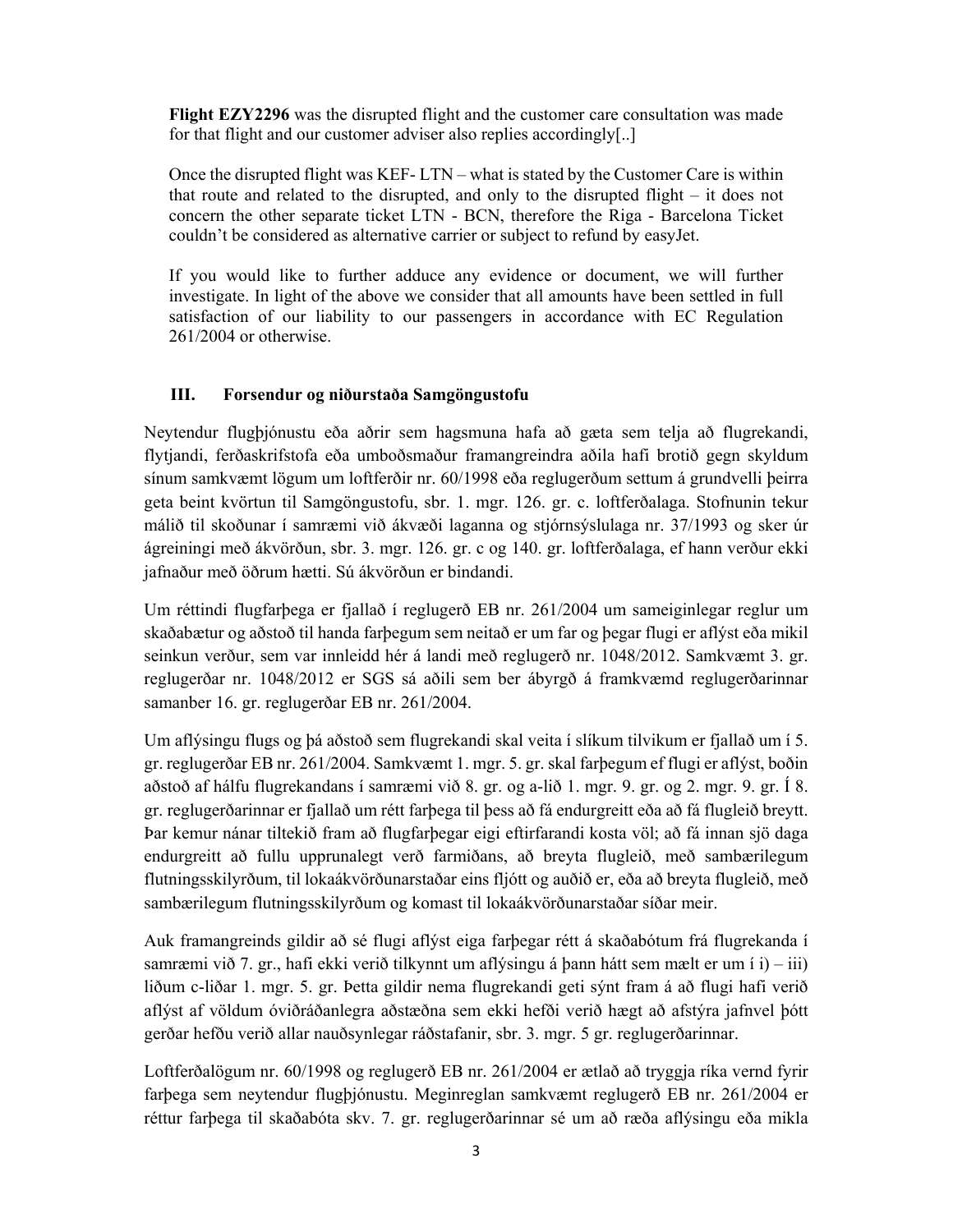seinkun á brottfarartíma flugs og ber að skýra undantekningarreglu 3. mgr. 5. gr. reglugerðarinnar þröngt, sbr. dóm Evrópudómstólsins frá 22. desember 2008, í máli C-549/07 Friederike Wallentin-Hermann v Alitalia og almennar meginreglur um túlkun lagaákvæða.

Fyrir liggur að kvartandi átti bókað far með flugi nr. U22296 frá Keflavík til Luton þann 9. febrúar 2020 og fluginu var aflýst vegna slæmra veðuraðstæðna í Bretlandi sem rekja má til stormsins svokallaða Ciara.

Álitaefni þessa máls er annars vegar hvort að aflýsing á flugi kvartenda megi rekja til óviðráðanlegra aðstæðna í skilningi 3. mgr. 5. gr. reglugerðar EB nr. 261/2004. Hins vegar hvort að EJ ber skyldu til að endurgreiða útlagðan kostnað kvartanda.

Varðandi fyrrnefnda álitaefnið þá ber fyrst að nefna að áætlaður komutími hið aflýsta flugs til Luton þann 9. febrúar 2021 var kl. 14:35. Við rannsókn málsins voru skoðaðar upplýsingar frá Flightstats fyrir flugumferðina til flugvallarins í Luton frá kl 10:40 til 20:10 þann 9. febrúar 2020. Á því tímabili áttu yfir 70 flug áætlaða lendingartíma á flugvellinum. Öllum þeim flugum var aflýst eða seinkað vegna þeirra slæmu veðuraðstæðna sem stormurinn Ciara hafði í för með sér í Luton þann 9. febrúar 2020.

Að jafnaði falla slæmar veðuraðstæður undir óviðráðanlegar aðstæður í skilningi 3. mgr. 5. gr. reglugerðarinnar sbr. einnig 14. inngangslið reglugerðarinnar. Ljóst er af gögnum málsins að slæmar veðuraðstæður voru fyrir hendi á flugvellinum í Luton þann 9. febrúar 2021 sem lömuðu starfsemi flugvallarins.

Telur SGS því að rekja megi aflýsingu á flugi kvartenda til óviðráðanlegra aðstæðna sbr. 3. mgr. 5. gr. reglugerðar EB nr. 261/2004, sbr. reglugerð nr. 1048/2012. Eru skilyrði bótaskyldu skv. 7. gr. reglugerðarinnar því ekki uppfyllt. Ber því að hafna kröfu kvartenda um staðlaðar skaðabætur úr hendi EJ.

Varðandi síðarnefnda álitaefnið, þá hafði kvartandi bókað sjálfstætt tengiflug á vegum EJ frá Luton til Barcelóna. Kvartandi mætti ekki í flugið (e. no-show) vegna aflýsingar á flugi hans frá Keflavík til Luton. Kvartandi varð því fyrir kostnaði við að útvega sér nýtt far á lokaákvörðunarstað hans.

Í því samhengi ber að taka fram að bókun kvartenda fyrir hið aflýsta flug, þ.e. U22296 fól aðeins í sér flug til London. Þannig verður að líta svo á að London hafi verið lokaákvörðunarstaður í skilningi h‐liðar 1. mgr. 2. gr. reglugerðar EB nr. 261/2004, fyrir þá bókun.

Samkvæmt skilmálum EJ, þá selur flugrekandinn einungis staka flugleggi, þ.e. frá A til B. EJ ber því ekki skylda til á grundvelli reglugerðar EB nr. 261/2004, sbr. reglugerð nr. 1048/2012 að bera ábyrgð á því tjóni sem aflýsing umrædds flugs hafði í för með sér fyrir kvartanda.

Er það því niðurstaða SGS að EJ ber ekki skylda til að endurgreiða kvartanda útlagaðan kostnað sem stafaði af því að flugi hans til Luton var aflýst. EJ er því heimilt á grundvelli mætingarskylduákvæðis (e. no-show) í samningsskilmálum flugrekandans að endurgreiða kvartanda, einungis þá skatta og flugvallargjöld sem honum ber skylda til að endurgreiða samkvæmt 3. mgr. 6. gr. reglugerðar nr. 48/2012 um sameiginlegar reglur um flugrekstur og